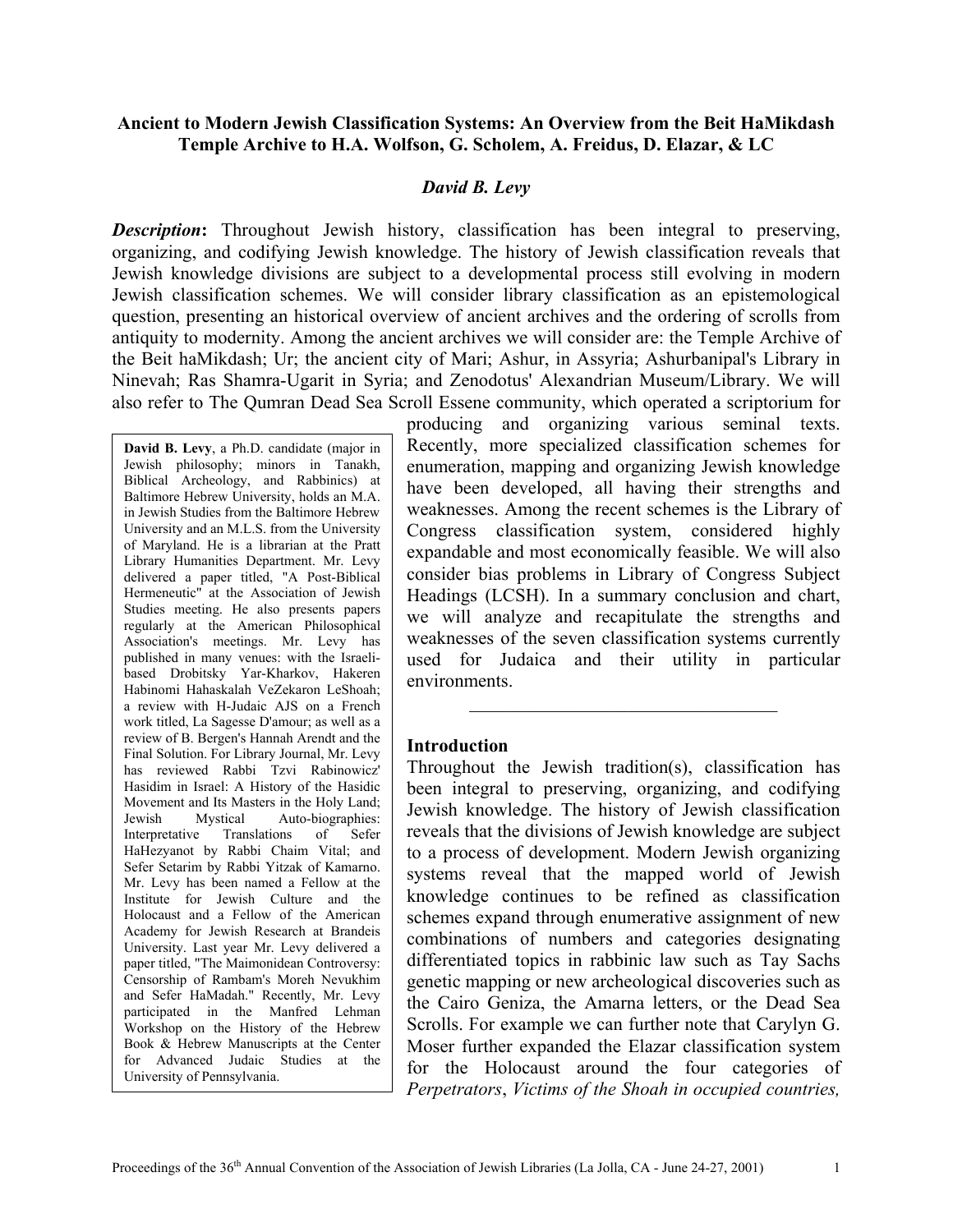*Bystanders*, and *Aftermath*, and Gershom Scholem expanded his system to offer more specificity for Jewish mysticism and Kabbalah. The grid of library classification schemes, whether enumerative, faceted, hierarchical, synthetic, or noetic continues to expand as the way organization of known knowledge and its limits continues to evolve.

# הרן, מנחם, מלאכת הסופר בתקופת המקרא, תרביץ נ, (תשמא) עמ see (**Archive HaMikdash Beit The .I** ( 87-65 עמ 382-347 נב (תשמג) עמ 644-643

The Temple archive of the *Beit HaMikdash* may have housed a number of scrolls which are referred to in the Biblical and Rabbinic corpus. In II Samuel 1:17 a military collection of war songs referred to as *The Book of Jashar* is cited when we read, כתובה הנה קשת יהודה-בני ללמד ויאמר הישר ספר על) And David intoned this dirge over Saul and his son Jonathan)- He ordered the Judites to be taught the song of the Bow. It is recorded in the Book of Jashar). This collection is  $f$ וידם השמש וירח עמד עד יקם גוי איביו הלא-היא כתובה על- ,read וידח עמד עד יקם אוי איביו הלא-היא כתובה על- ו ספר הישר (And the sun stood still and the moon halted, While a nation wreaked judgment on its foes- as it is written in the book of Jashar). The *Sefer Hayyasar* appears in these contexts of David's lament for Saul and Jonathan and Joshua's command to the sun and moon which miraculously stood still. A third probable excerpt appears in I Kgs. 8:12-13, a couplet imbedded in Solomon's prayer at the dedication of the *Beit HaMikdash* which survives in fullest form in the Septuagint where it appears directing the reader to "*the Book of the Song*" (*biblio tes odes* ). I Kgs 8:12-13 appears to be a couplet taken from an ancient song establishing HaShem's אז אמר שלומה הי אמר לשכון בערפל בנה בניתי בית זבל ,supremacy over nature and ritual when we read לך מכון לשבתך עולמים . Rashi notes that The book of Jashar refers to one book- The Torah, the book of the *yesharim* - the upright, the *avot* , *Avraham* , *Yitzak*, and *Yakov*, who are referred to as the upright/just. A central theme of the Torah enunciated in *Devarim* 6:18 is, "And you shall do what is upright and good" ועשית הישר והטוב בעיני הי.

In *BaMidbar* 21:14, the parsha for the week of AJL's 2001 convention, we find mention of a scroll titled, *The Book of the Wars of HaShem*. We read, היצא במדבר אשר ארנון מעבר ויחנו נסעו משם מגבול האמורי כי ארנון גבול מואב בין מואב ובין האמורי על-כן יאמר בספר מלחמות הי את-והב בסופה ואת-הנחלים ארנון.) From there they set out and encamped beyond the Arnon, that is, in the wilderness that extends from the territory of the Amorites. For the Arnon is the boundary of Moab, between Moab and the Amorites. Therefore the Book of the Wars of the HaShem speaks of.... Waheb in Suphah, and the wadis: the Arnon with its tributary wadis, stretched along the settled country of Ar, hugging the territory of Moab....). According to Ibn Ezra, *Milhamot HaShem* was a separate book which, together with the *Book of Jashar* , were anthologies of early songs describing the saga of Israel's battles at the beginning of its national existence during the period of *Moshe* and *Yehoshua*. Only three small fragments survive, but according to Ramban (v.13), a fourth fragment, the victory poem of Sihon (v.27-30) was included. Interestingly the citation of *Milhamot HaShem* appears in a prose context in which two other ancient texts, *The Song of the Well* (Num.21:17-20) and the Amorite *Song of Heshbon* (Num.21:27-50) are quoted. Both Ramban and Rashi refer to "the miraculous wondrous victories" including the parting of the *Yam Suf* and other military conquests recounted in Sefer *Milhamot HaShem*.

A further important scroll kept in the *Beit HaMikdash* archive is referred to as, *The Scroll of the Law.* This work was found by the reforming King Josiah's priest Hilkiah (I. Chr. 5:39-40; Ezra 7:1-2). It was subsequently given to the scribe Shaphan. We read, שפן על הגדול הכהן חלקיהו ויאמר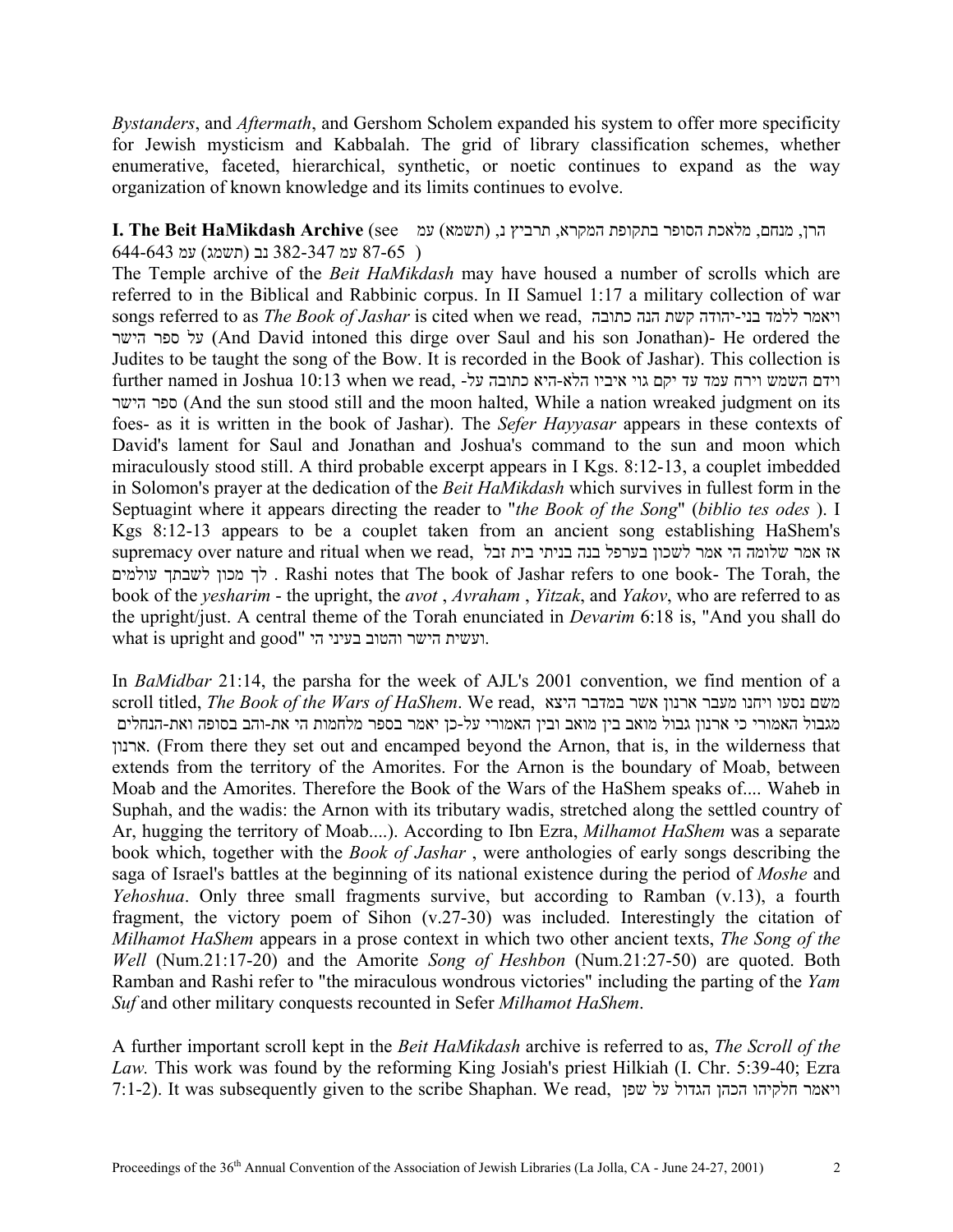said priest high the Hilkiah And (הספר ספר התורה מצאתי בבית הי ויתן חלקיהו את הספר אל-שפן ויקראהו to Shaphan the scribe, "I have found the Scroll of the Law in the house of HaShem," and Hilkiah gave the scroll to Shaphan, and he read it.). Rashi comments that *The Scroll of the Law* was hidden under a layer of stones where they had concealed it when Ahaz burned the Torah, also quoted by Redak, Abarbanel, and Mezudath Dovid. Wicked kings such as Ahaz (743-727 B.C.E.) sealed the Torah, Manasseh (698-642 B.C.E.) cut out the holy names, and Amon (641- 640 B.C.E.) burnt the Torah (Shem Ephraim), but the good King Josiah (639-609 B.C.E.), like the good reforming King Hezekiah (727-698 B.C.E.) before him (2 Kgs 22:8, 10,12,14; 23:4, 24; 2 Chr.34:14, 15, 18, 20, 22), did away with idolatry and sought to restore the Torah to its place of glory. Redak conjectures that during the reigns of the wicked Manasseh and Amon, the Torah was forgotten and idolatry was rampant. The Malbim draws a moral reflection by commenting that while some work to repair the physical condition of the outer Temple, the inner Temple or Torah of HaShem wherein His Shechinah rests, risks being neglected.

In I Kgs 14:19 a work titled, *The Book of the Chronicles of the Kings of Israel* is cited regarding a wicked King Jeroboam who established golden calves in Dan and Bethkel. We read, דברי ויתר ירבעם אשר נלחם ואשר מלך הנם כתובים על ספר דברי הימים למלכי ישראל (the other events of Jeroboam's reign, how he fought and how he ruled, are recorded in the Annals of the Kings of Israel). This work of Chronicles is not to be identified with the Biblical book of that name at the end of the Tanakh.

Further works found in the *Beit HaMikdas* included *The Midrash of Iddo* (2 Chr.13:22) and *The Midrash of the Book of the Kings* (2 Chr.24:27). Redak comments that the midrash of the prophet Iddo is called a midrash because it was always sought (נדרש) to see the events of each king's *of Terms* (Gertner נקרא ספרו מדרש לפי שהיה נדרש תמיד לראות שם ענייני המלכים ,writes Redak .reign *Scriptural Interpretation: A Study in Hebrew Semantics*, BSOAS, 1962a:10-11) states that midrash refers to a narrative or account, and Zeitlin (*Midrash: A Historical Study* , JQR ns. 44, 1953:24-25) claims that in Chronicles the term midrash refers to a book in which were recorded the inquiries of the kings and the answers and explanations of the prophets. Lieberman (*Hellenism in Jewish Palestine*, N.Y.: JTS, 1950:48) argues that midrash did not have a technical meaning in Chronicles. Lieberman comments, "However some copies of the *Hexpla* translate מדרש) in II Chron.13:22) [Greek to be supplied later] enquiry, which is the exact equivalent of our word. "Ezra has set his heart to inquire into the Law of the L-rd" (Ezra 7:10). The Hebrew לדראש is correctly translated by the Septuagint: [Greek to be supplied later], to inquire. Finkelstein (*The Origin of the Synagogue* , PAAJR 3, 1930:56) suggests that midrash of the prophet Iddo was a collection of oracles and that the midrash of the book of kings was "probably our book of Kings." Cassuto has suggested that archaic works such as *Shirat HaYam* (Ex.15:1- 18), *The Song of Miriam* (Ex.15:21), *The Song of Moses* (Deut.32), *The Song of Deborah* (Judges 5), and *The Song of Hannah* (I. Sam 2:1-10) may through redaction derive from previous urtexts.

According to Michael Harris, in the Temple in Jerusalem, "in a most secret place" which was open to only a few priests, sacred scrolls were kept i.e. Jeremiah speaks of the "book of records of the *avot* " that was kept, and Ezra speaks of "rolls" being kept in a scribe's chamber. After the Hebrews returned from Babylon in 516 B.C.E., Nehemiah reassembled the library to reform the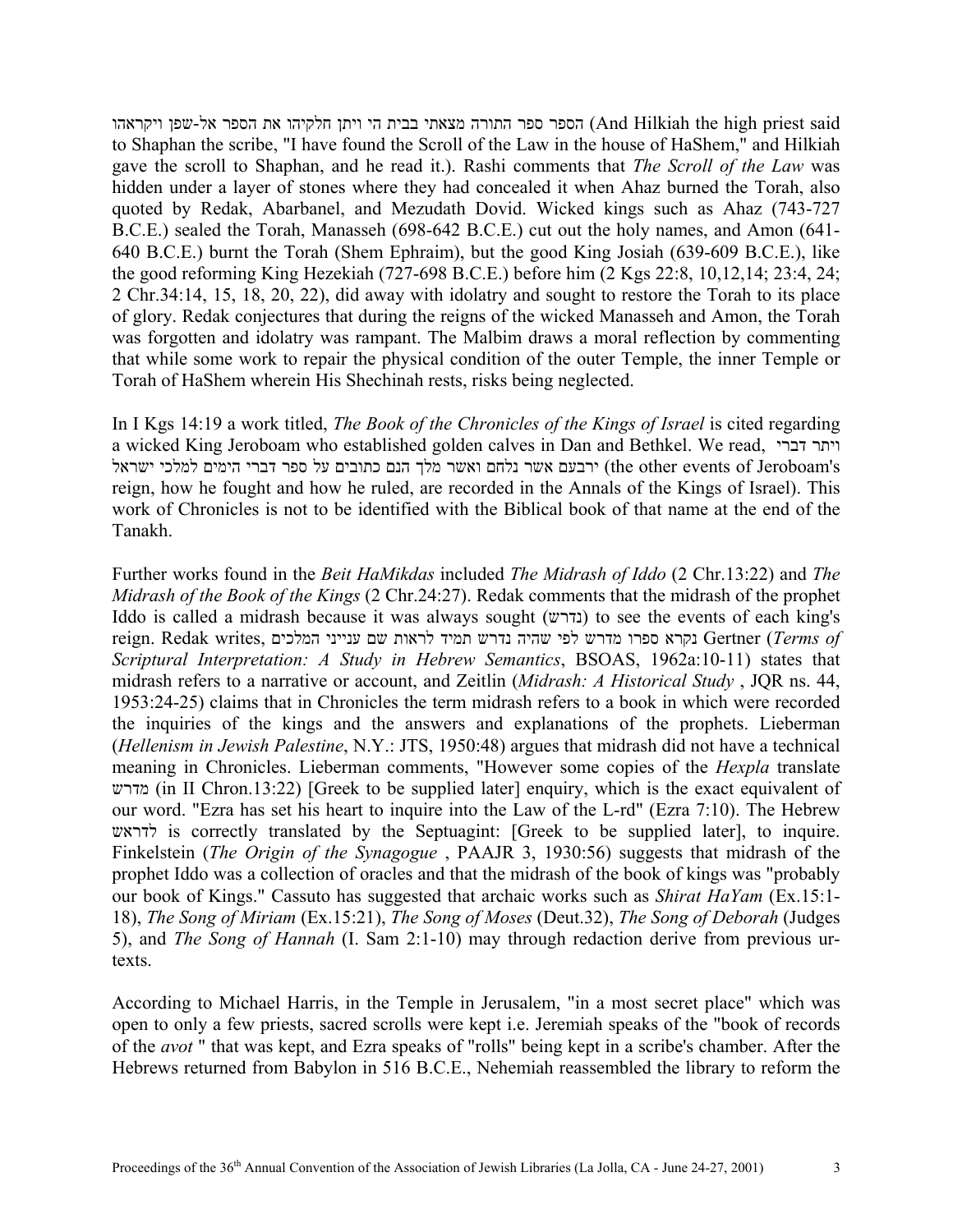sacred archive. Scholarly debates exist whether the library was burned when Antiochus captured Jerusalem (ca. 2nd century B.C.E.) and which was then reestablished by Judas Maccabeus.

It is unlikely, whether non-Jewish works such as tablet 11 of the *Epic of Gilgamesh* which may have influenced the Noah flood account, the *Egyptian Story of Two Brothers* which has parallels with the Joseph/Potiphar's wife episode, or the *Enuma Elish* which is sometimes compared with *Bereshit aleph* , were also known to the scribes in the *Beit HaMikdash* archive. While it is clear that cases found in the *Code of Hammurabi* (1792-1749 B.C.E.) such as the goring ox (Ex.21:28- 36), false accusation (Deut.5:20; 19:16-21; Ex.23:1-3), kidnapping (Ex.21:16; Deut.24:7), sharecropping (Lev.19:23-25), adultery (Deut.22:22), rape (Deut.22:23-27), incest of a father with a daughter (Lev.18:6-18; 20:10-21; Deut.27:20, 22-23), a son striking his father (Ex.21:15), two men fight and cause a miscarriage (Exodus 21:22-25), have correlations with Torah law, it is speculation to assume that the Temple priests collected this Ancient Near Eastern literature generally, considering the polemic against and separation from "pagan" non-monotheistic cults.

# **II. Classification Schemes in Ancient Near Eastern Archives**

Classification practices in Ancient libraries may have varied from arrangement by title, broad subject, by chronology, medium (i.e. cuneiform, obelisk, scroll, stele, stone, wood, ivory, parchment, papyrus, etc.) or order of acquisition (see Sirat, C.,Ecriture et Civilisations, Paris, '76)

Archeologists have found at Ur, the birthplace of Abraham, *cuneiform* tablets, (ca. 2100 B.C.E.), classified by topic and stored in especially made clay boxes called *saduppu* , which received an identifying tag on which was noted the number of tablets inside, and the subject of classification.

Records exist of Egyptian libraries from Khufu (Cheops) a monarch of the Fourth Dynasty (ca. 2600 B.C.E.) down to Ramses (1300 B.C.E.), who enslaved the Hebrews to build store houses. Ramses' library contained 20,000 rolls in his palace at Thebes (see Sarna, Nahum, *Ancient Libraries and the Ordering of Biblical Books* , presented at LC, March 6, 1989).

An archive was excavated at Mari in Syria where twenty thousand clay tablets written in the Babylonian language, were uncovered in the three hundred roomed palace of King Zimrilim.

Archeologists at the ancient capital of Assyria, Ashur, have uncovered twenty-five thousand tablets from over fifty archives. One of the archives may have been founded by Tiglath Pileser I (ca. 1115-1077 B.C.E.), and has revealed a legal collection known as the *Middle Assyrian Laws*. An ordering principal included the arrangement of a series of tablets that share a common theme.

The library of Ashurbanipal (668-627 B.C.E.) at Ninevah, the city to which Jonah flees, and the city whose destruction in 612 B.C.E. is celebrated by the prophet Nahum was excavated by Austen Layard in 1849. Many classical texts of ancient Mesopotamia were arranged carefully, collated, and edited with a view to establishing an authoritative recension, with attention to counting line numbers, and recording the colophons. Tablets were grouped together by series (*iskaru* ) and by subseries (*pirsu* ), arranged by numbers, indexed at the rims. They were topically arranged in series, tablets from each series being stored together in built in cases with bundles tied together by string, with tags attached to identify the contents. Frequently the first line of the next tablet or series at the end of the preceding item, appeared in the hand of the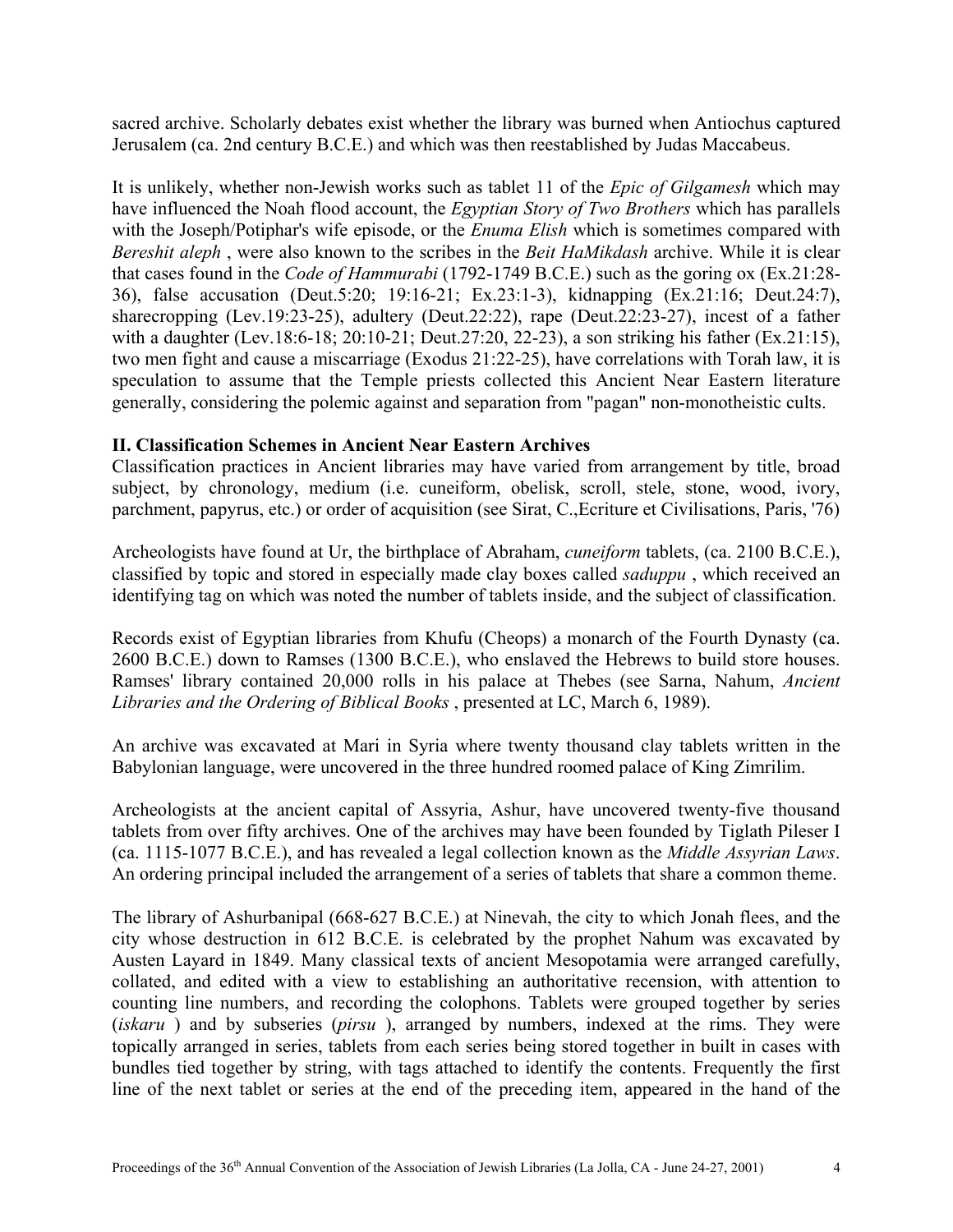ancient archivists. Catalogs in duplicate copies with serial catch lines were also found. Finding lists or catalogs were often inscribed in the wall near the door or on clay tablets kept easily available.

Private and state libraries have been uncovered in the Mediterranean port of Ras Shamra-Ugarit in Syria where the excavation of the house of their chief priest ( *rb khnm*), and five archives, revealed a library of mythological texts, etc. which were organized by administrative departmentalization.

While in the Hellenic world ancient archives date back to the palace of Nestor at Pylos in Messenia (1300 B.C.E.), from which hundreds of clay tablets written in Linear B script have been unearthed, it is Zenodotus' Alexandrian Museum/Library, which later organized scrolls based on Callimachus' (305-240 B.C.E) 120 volume catalog, *The Pinakes*, which has come to symbolize the glory of the Hellenic world. Originally planned by Ptolemy I Soter (283 B.C.E.), this institution which sponsored cultural activities was brought to completion by Ptolemy II Philadelphus (308-246 B.C.E.). At one time the library had a total of 432,000 scrolls. According to Plutarch, Marc Antony (ca.82-30 B.C.E.) added another 200,000 volumes that he stole from other libraries of antiquity i.e. the city of Pergamum in Asia Minor which had a sizable collection started by king Eumenes III (197-159 B.C.E.). The scribes of the Alexandrian library inscribed the colophons at the end of the rolls with identifying tags to each roll, and book boxes or buckets were used with checklists of the contents of each container. Knowledge was organized into ten main categories so that the library included ten main halls. The walls of the halls were lined with the *Armaria*, or book lockers, in which scrolls were deposited. (see Parsons, E.A., *The Alexandrian Library*, N.Y.: Elsevier Publishing Co., 1967).

The Qumran Dead Sea Scroll Essene community further operated a scriptorium that according to some scholars was open 24 hours a day, six days a week, except on *Hagim* , which produced and organized seminal texts such as *The Community Rule* (IQS), *The Manual of Discipline*, *The Damascus Document* (4Q266-273), *Pesher Habbakuk* (1QpHab), *Songs of Sabbath Sacrifice* (ShirShaba-b), *Thanksgiving Hymns* (1QH), *Genesis Apocryphon* (1QapGen), *War Scroll* (1QM), etc. as well as copying already canonized texts such as the scroll of Isaiah (1QIsa), the oldest copy as of to date, deriving from the Essene community. Extra biblical texts are also found such as the *Book of Jubilees* (1QJuba-b) since the sect followed a solar calendar found in that text, *Aramaic Testament of Levi* (TLevi ar), *Aramaic apocalypse* (ArApocal), *Tobit* in Hebrew and Aramaic (Tob), *Flood Apocryphon* (Flood Ap), *Joseph Apocryphon* (JosAp), etc.

## **III. Talmudic and Josephus' Mention of Jewish Archives**

Josephus notes that the Jerusalem archive was set on fire in 66 C.E., as one of the first acts of the insurgents in order to destroy evidence of the debts owed by the Jerusalem poor (Wars, 2:247), while other less authoritative views suggest that Herod burned the genealogical registers in order to conceal his own Edomite origin. The archive was finally destroyed by fire in 70 C.E. by the Romans (Jos.Wars 6:354). The *Sanhedrin* examined the purity of priestly descent, on the basis of genealogical tables (*Megillat or Sefer Yuhasin* ) which are known to have been preserved in the .רבי שמעון בן עזאי אומר מצאתי מגילת יוחסין בירושלים ,read we 5:4 *Yevamot* In .*HaMikdash Beit* Further reference to genealogical documents is found in *Tosefta Haggigah* 2:9, 235; *Yevamot* 4:13, 49a-b. These documents of *Yichus* in the *Beit HaMikdash* at this time were guarded with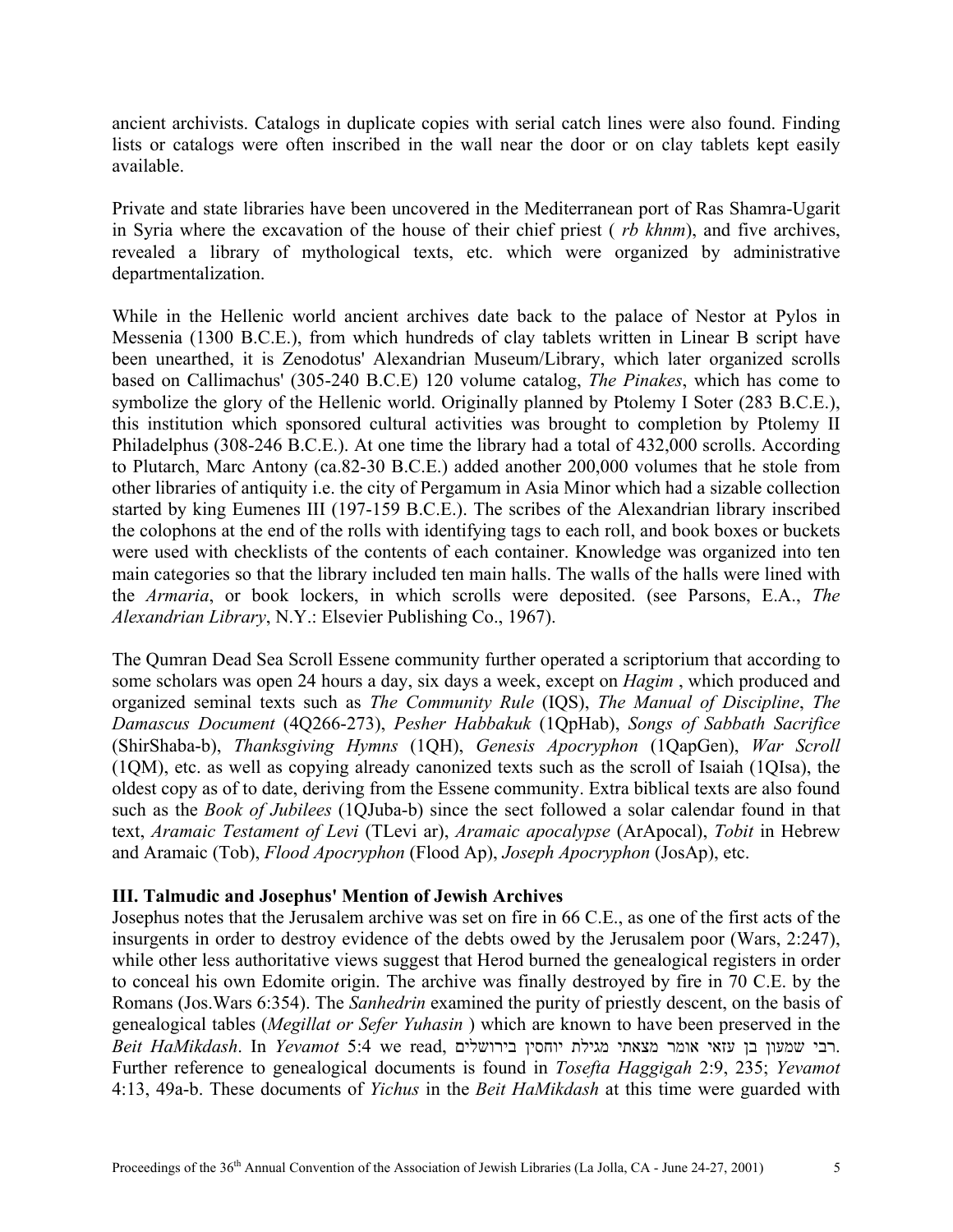great care. Josephus writes, "A member of the priestly order must, to have a family, marry a woman of his own race... he must investigate her pedigree, obtaining the genealogy from the archives (the genealogy of his own family taken from the public registers)" (Josephus, *Apion* 1:31).

*Meseket Kiddushin Mishnah* 4:4 attests to this emphasis on genealogical purity as noted when we הנושא אשה כהנת צריך לבדוק אחריה ארבע אמהות שהן שמנה אמה ואם אמה ואם אביה הממה ואם אביה ואמה ואמה לויה וישראלית מוסיפין עליהן עוד אחת (One who weds a woman who is a priestess, must investigate after her for four mothers, which are eight; her mother, and the mother of her mother, and the mother of her mother's father and her mother, and the mother of her father and her mother, and the mother of her father's father and her mother. A Levite woman and Israelite woman- they add to them one more.). While Josephus mentions *Tiberia* (the last place for the relocation of the *Sanhedrin* from the *Lishkat ha-Gazit* of the *Beit HaMikdash*, to *Yavne*, *Shefaram*, *Bet She'arim* , and *Sepphoris* ), the capital of *Galilee* being the seat of the royal bank and archives (Life, 38), rabbinic texts mention *Sepphoris* ( *Kiddushin* 4:5) and *Gadera* (*Esther Rabba* 1:3) as other locations for Jewish archives.

In Sifre II 356, (ed. Finkelstein, p.423; also II *Aboth deR Nathan*, ch.46, ed. Schechter, 65a; TP *Ta'anith* IV, 2, 68a; *Soferim* VI, 4, ed. Higger, p.169) the presence of a Temple library is made in regards to scrolls distinguishing between what the Masorites call *Keri* and *Kethib*. We read, שלוש Three (ספרים נמצאו בעזרה...באחד מצאו כתוב...ובשנים מצאו כתוב...בטלו חכמים את האחד וקיימו את השנים Scrolls of the Law were found in the Temple Court.. In one of them they found written….and in the other two they found written... The sages discarded (the reading of) the one and adopted (the reading of) the two. Lieberman comments, "The sages established the correct reading of the Temple Scroll on the basis of the majority of manuscripts at some time during the Second Commonwealth. For our purpose we shall note only that there is no reference in the sources to doing away with (גניזה) or correcting (הנהה) any of the books which they collated. It is not even stated that they were removed from the Temple library (p.22)." Lieberman argues from evidence in *Moed Katan* III.4, *Kelim* XV.6, and *Tosefta Kelim* 584 that it appears that only one authoritative book was deposited in the archives of the Temple, but it does not follow that other copies were not to be found there. The passage from Sifre indicated that the standard copy was used from which the Scroll of the king was corrected (see *Mekhilta* on Deut in *Sifre* p.211) under the supervision of the High Court (Comp. *Tosefta*, ibid., IV,7, 421). From TP *Shekalim* IV, 3, 48a (comp TB *Kethuboth* 106a) we learn that a special college of book readers (מניהי ספרים) who drew their fees from the Temple funds, checked the text of the book of the Temple. In the *Tannaitic* and *Amoraic* periods suggestion of a method of ordering and arranging records (i.e. classification systems) may be suggested in texts such as *Tosefta Sanhedrin* 2:6, Mid. Tan. 26:13, 174/6; TJ, Meg 1:7, 71a). The phrase *tomus* of documents, שטרות של טומוס, is found in *Tosefta Baba Kamma* IX.31, 366, and a roll of documents, שטרות של תכריך, is found in *Mishnah Baba Mezi'a* I.8.

## **IV. Medieval and Renaissance Classification Systems**

As Jacob Katz has demonstrated most of the ghettoized medieval Jewish communities were self legislated, and thus records of Jewish life would have been organized by Jews who kept *pinkasim* פנקסים i.e correspondence, circumcisions, synagogue seats, marriages, distribution of *mazzot*.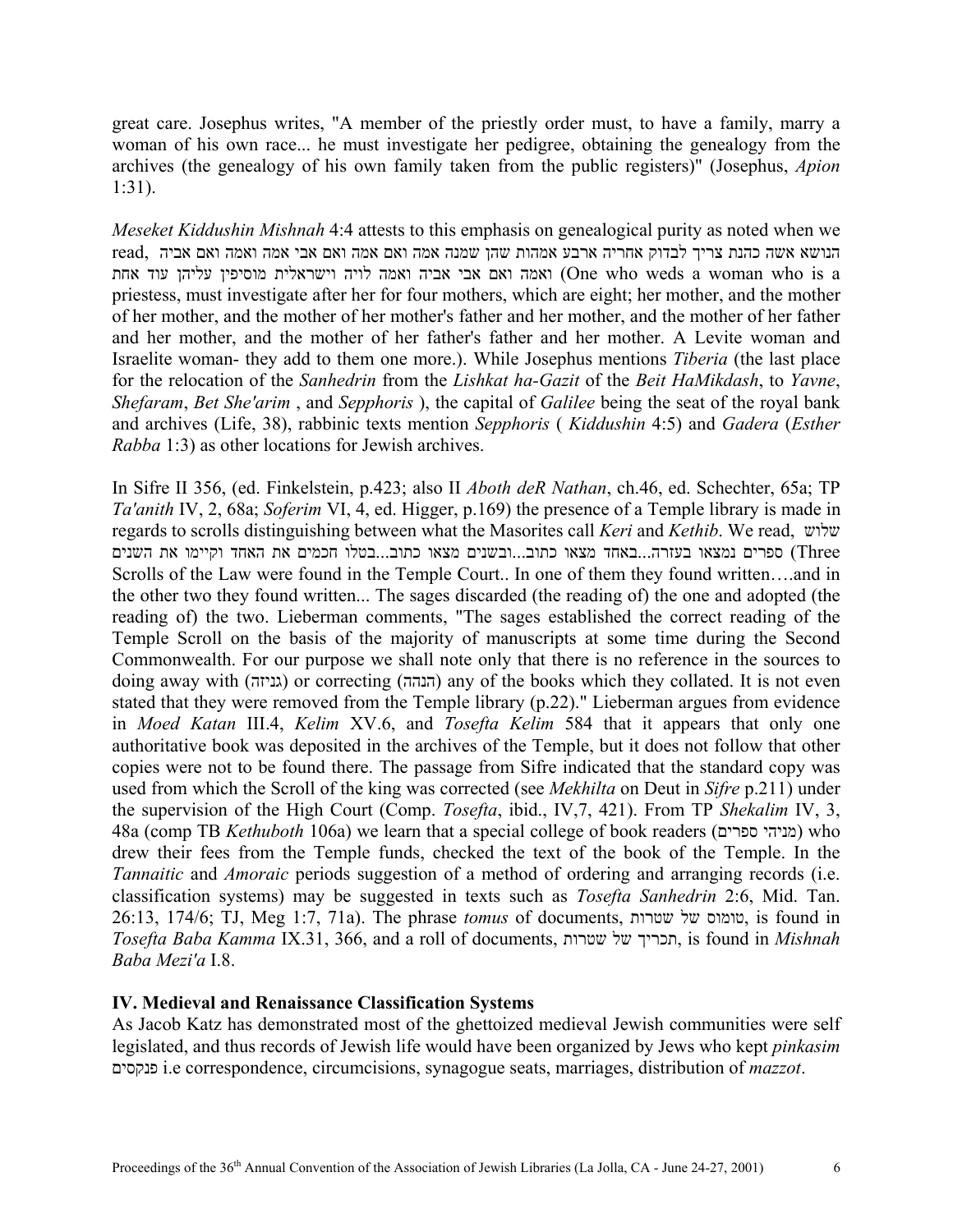Scrolls were kept frequently in a case, תיבה of which there were three kinds, תיבה , שידה, and מגדל. Scrolls were frequently further protected in a cover or sheath of leather or metal called a .תיק

Paleographical identification and the discipline of codicology offer us further possibilities for the organization of medieval Hebrew manuscripts in smaller collections. Some medieval libraries may have organized their works into the following categories: (1) whether the codex is an isolated single compiled paleographical unit or (2) whether a medieval manuscript is the combination of different hands copied by more than one Jewish scribe including palimpsests, (3) types of medieval scripts employed including (a) Ashkenazi, (b) Italian, (c) Sephardi, (d) Byzantine, (e) Oriental, (f) Yemenite, etc.; (4) localization i.e. in which geographical region was the manuscript produced, (5) dating, (6) watermarks, (7) colophons, i.e. inscriptions at the end of a manuscript giving facts about its production some of which today may be in a title page, and (8) similar provenance. It is conceivable that in Jewish medieval manuscript repositories these eight factors may have influenced the ordering and arrangement of Hebrew manuscripts. Interestingly, the type of script/font did not necessarily reveal the geographical location or locality of the place of the text production for expulsions from Rome (139 B.C.E.), England (1290 C.E.), France (1306, 1394 C.E.), Germany (1348-50 C.E.), Spain and Portugal (1492-97 C.E.), Lithuania (1495 C.E.), Prague (1744-52 C.E.), etc. gave rise to the phenomena of many immigrant Jewish scribes who might produce a manuscript in a script from their previous place of origin while being relocated in another geographical location where another script was predominant.

Crucial to the classification of Jewish literature in the medieval ages is the arrangement of Rabbi Yehudah haNasi in 200 C.E. of the *mishnah* into the six orders of *Zeraim* , *Mo'ed*, *Nashim*, *Nezikin*, *Kodashim* , and *Tohorot* . These orders, along with the *braitot* , (extra-mishnaic teachings of the *Tannaitic* sages edited by Rabbi Chiya) the *Tosefta* (extra-mishnaic material organized by Rabbi Nechemiah) probably played a role in the way Jewish medieval *Beit Midrashim* classified or organized their literary collections.

Joshua Bloch ("The Classification of Jewish Literature in the New York Public Library," in *Studies in Jewish Bibliography and Related Subjects* , The Alexander Kohut Memorial Foundation, 1929) has suggested that medieval Hebrew collections recognized the authority of *Mikra* and *Mishnah* by arranging Hebrew *seforim* in the following categories: (1) *Tanakh* with commentary i.e. *Mikra Gedolot*, (2) Mishnah with commentary, (3) Talmud (the compilation of Rav Ashi and Rava for *Bavli*), (4) Philosophy and Theology, (5) Jewish Law (*Halakhah*), (6) Liturgy (*Siddurim*, *Mahzorim*, *Piyyutim* ), (7) Hebrew grammar. This pattern of arrangement of broad categories for organizing medieval collections systematically is confirmed by the Adler genizah fragment from Fostat of a catalog published in the *Jewish Quarterly Review* (xiii, 52) dating to the twelfth century. Two similar lists from the same collection were published by Professor Bacher in the *Revue des Etudes Juive*s ("*Une Vieille Liste de Livre* s," XXXIX, 199 et seqq.; "*La Bibliotheque d'un Medecin Juif* ," XL, 55-62)

While in the Medieval ages Christian scholastics classified knowledge into the *Trivium* and *Quadrivium* , the organization of Jewish subjects can be seen in such works as Rabbi Bahyah ibn Pakudah's (ztsl), *Hobot ha-Lebavot* , which lays out Jewish learning into the following three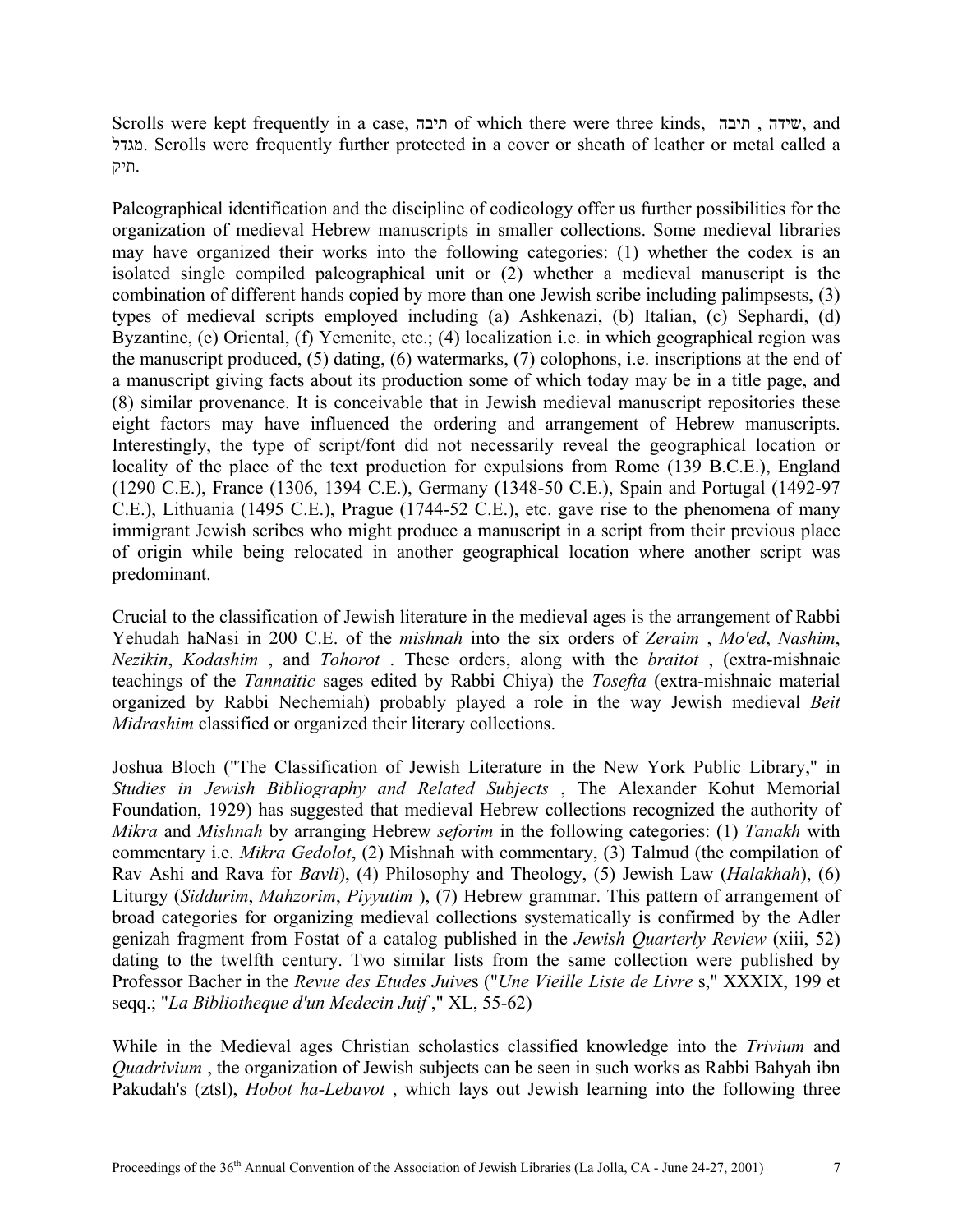divisions: (1) The *Tanakh* including commentaries, lexicons, grammars, and masoretic works, (2) Rabbinic law such as later Codes (by the *Rif* , Rambam's *Mishneh Torah* , *The Rashboh* , *The Rosh*, R. Joseph Caro's *Shulhan Arukh*, R. David Levy's Tur Zahav, etc.), and responsa, and (3) Philosophy and Theology. Rabbi Yosef ibn Aknin (ztsl) (1160-1226 C.E.) in the twenty-seventh chapter of *Tabb-ul-Nufus* offers a classification of Rabbinic literature according to the subject matter.

The impulse to organize Jewish knowledge by subject matter rather than by the order of its presentation within the Torah is further seen in Rambam's organization of *Shas* in the Mishneh Torah by subject classification across the 14 divisions of the *yad hazakah* (Yod + Daleth = 14). The four part structure of the Tur (*Arba'ah Turim* of Rabbi Yakov ben Asher) into: (1) *Orah Hayyim* (day to day conduct), (2) *Yoreh Deah* (dietary laws, ritual purity, brit millah, etc., (3) *Even ha-Ezer* (marriage, etc.), & (4) *Hoshen Mishpat* (criminal law, laws of evidence, civil law, torts) also may have influenced the organization of medieval collections.

The author of *Sefer Hasidim* (13th C.) advises his readers to pay particular attention to the manner in which their books are kept. Similarly Judah ibn Tibbon (12th C.) bids his son to whom he gave his Arabic and Hebrew books, to take good care of his book chests, ארגז and bookcases תיבה representing a garden of wisdom. Ibn Tibbon counsels, "Take good care of thy books, cover thy shelves with a fine covering; guard them against damp and mice. Examine thy Hebrew books on the first of every month; thy Arabic ones once every two months' thy pamphlet cases ( כרכים קשורים (once every three months. Arrange them all in good order, so that thou weary not in looking for a book when thou needest it... Write down the titles of books in each row (בית) of the cases ( ארגזים (in a separate fascicle (אגרת (, and place each in its row, in order that thou mayest be able to see exactly in which row any particular book is without mixing up the others. Do the same with the cases. Take good care of the individual leaves ( עלים (which are in the convolutes ( כרכים) and fascicles;... look continually into the catalogue (מזכרת) in order to remember what books thou hast ... When thou lendest a book record its title before it leaves the home; and when it is brought back draw thy pen through the memorandum. Restore all loaned books on Pesah and Sukkot" (*Ermahnungsschreiben des Jehudah ibn Tibbon*," ed. Steinschneider, p.6-12, Berlin 1852).

H.A. Wolfson's "The Classification of Sciences in Medieval Jewish Philosophy" (*HUCA* , 1925, 263-315) gives an idea of the classification of Medieval Jewish literature, and argues that the Jewish conception of knowledge was influenced by Arabic models and are consequently Aristotelian in principle. Thus philosophy is divided into three divisions: (1) theoretical (ומדע/חכמה] Greek to be supplied later]) i.e. physics, arithmetic, geometry, astronomy, music, metaphysics; (2) practical (אמנות/]Greek to be supplied later]) i.e. politics, economics, ethics; and (3) productive ([Greek to be supplied later]).

In the Renaissance, Shabbethai b. Joseph Bass (1641-1781) in *Sifte Yeshenim* (Amsterdam 1680), lists 2200 Hebrew books, in the alphabetical order of titles, giving the author, place of printing, year and size of each book, as well as a short summary of its contents. Bass divided the whole of Jewish writings into Biblical and post-Biblical, and each group in turn was subdivided into ten sections. Bass' classification is hierarchical classification, in that it is based as much as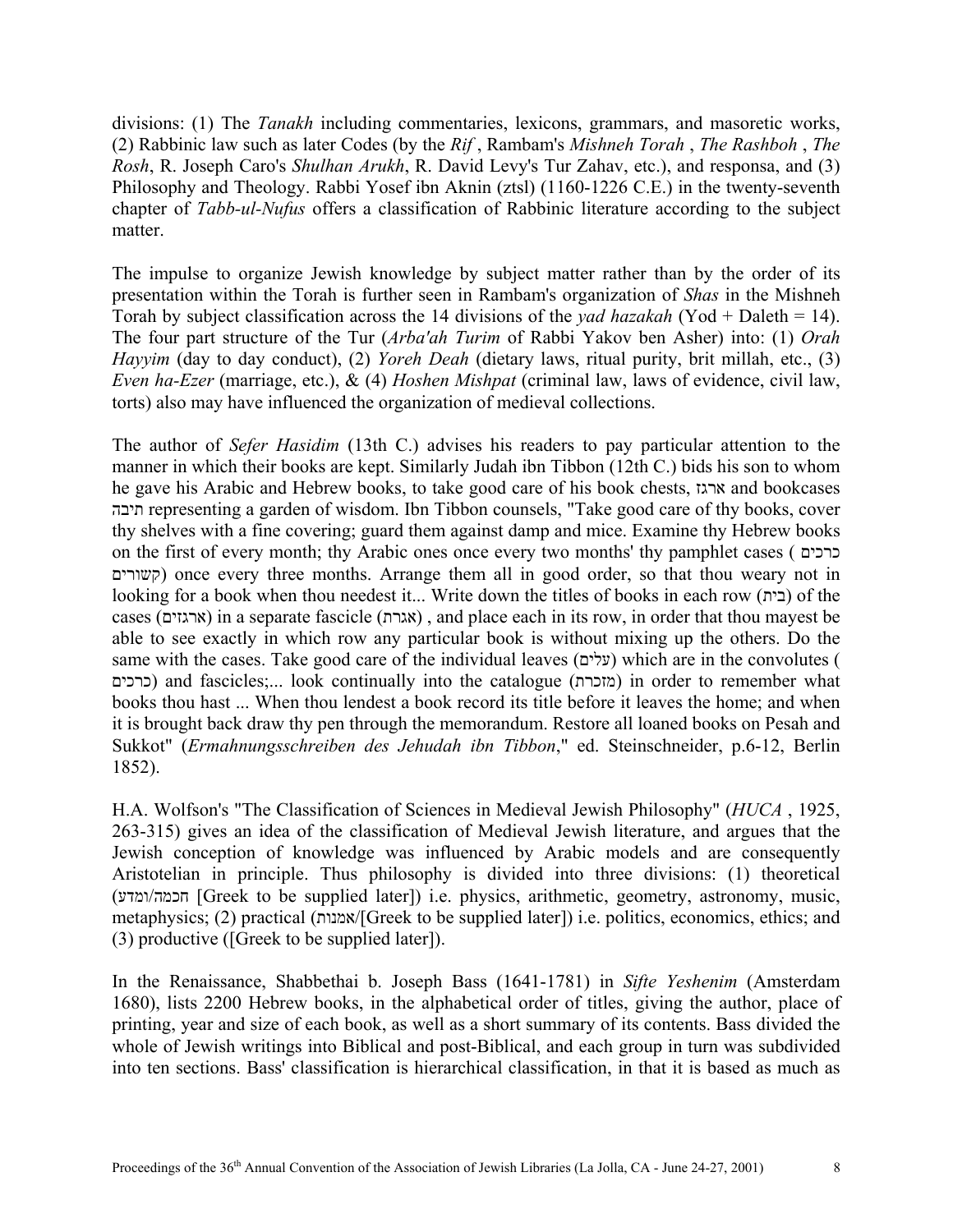possible on the natural organization of the subject, proceeding to form classes to divisions to subdivisions.

\*\*Due to space limitations only the chapter headings of the rest of the paper at La Jolla are **listed** 

- V. Abraham Freidus' Classification Scheme for the Jewish Division of N.Y.P.L.
- VI. Gershom Scholem's Classification Scheme for the Jewish Division of N.Y.P.L.
- VII. Leikind Classification Scheme
- VIII. Weine Classification Scheme
- IX. Daniel Elazar Classification Scheme
- X. Library of Congress Classification Scheme

# **CONCLUSION**

This paper has presented an overview from ancient to modern Jewish classification systems. In section I we considered the various scrolls such as Sefer Hayyasar, Sefer Milhamot HaShem, The Scroll of the Law, The Book of the Chronicles of the Kings of Israel, The Midrash of Iddo, etc. that were possibly kept in the Beit HaMikdash Archive in Jerusalem. In section II we offered a brief overview of excavated ancient Near Eastern Archives such as Ur, Khufu, Mari, Ashur, Ninevah, Alexandria, and Qumran. In section III we addressed mention by Josephus of Jewish archives housing genealogical records, as well as cited some passages that hint at the existence of a Beit HaMikdash library. In section IV we touched upon the method for organizing Jewish works during the medieval and Renaissance periods. In sections V to X we examined the particular strengths and various aspects of twentieth century classification systems. While what system is to be used by a library depends on the size of the collection, the personal needs of the library patrons, and the type of library, all of the systems share the objective of providing coherent access to books by an ordering principle that arranges materials by subject classification.

#### **References**

Adler, Elhanan, "Judaica Cataloging: The Hebrew and Israeli Traditions," *Judaica Librarianship*, Winter, 1992

Berman, Sanford, *AJL Newsletter*/ 14th Convention, "The Jewish Question in Subject Cataloging," 1979

Bloch, Joshua, "The Classification of Jewish Literature in the New York Public Library," in *Studies in Jewish Bibliography*, New York, Alexander Kohut Memorial Foundation, 1929,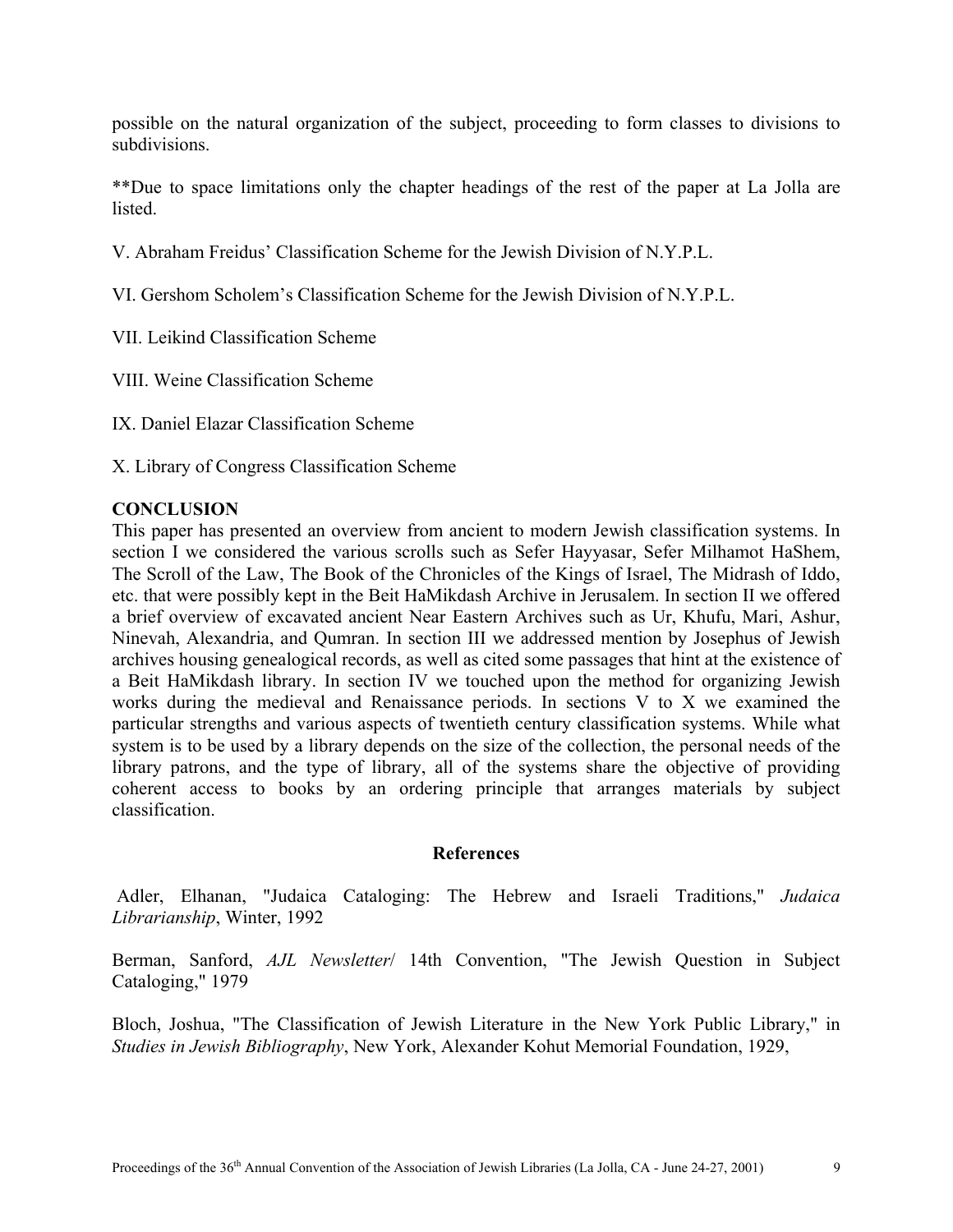"Comments about Elazar (Source Hasafran listserv, Guest book, e-mail," see http://geocities.com/Athens/Acropolis/6527/comments.html

Cross, Frank M., *The Ancient Library of Qumran*, Garden City, N.Y.: Doubleday, 1961

Elazar, David, and Elazar, Daniel, *A Classification System for Libraries of Judaica*, "Introduction," Turtledove publishing

Elazar, David H., The making of a classification scheme for libraries of Judaica, presented at 66th IFLA Council and General Conference, Jerusalem, Israel, 13-18 August, see http://ifla.org/IV/ifla66/papers/080-174e.htm

Elazar, David H., The Development, Use, and Revision of a Classification Scheme for Special Libraries of Judaica, see http://www.georcities.com/d\_elazar/Techno/tech.html

Frischer, Rita Berman, The Association of Jewish Libraries and Classification, *Judaica Librarianship* Vol. 5, No.2, Spring 1990-Winter 1991

Hallo, W.W., "Viewpoints on Cuneiform Literature," in Israel Exploration Journal 12, 1962

Hoffman, Gita, Rotenberg, Shlomo, Shacham, Sarah, Liebman, Shifra, Wilk, David, "Hebrew Subject Headings at Bar-Ilan University: an update," delivered at 66th IFLA Council and General Conference, Jerusalem, 13-18 August, see http://www.ifla.org/IV.ifla66/papers/129- 174.htm

Kaganoff, Nathan, "L.C. Classification System," *AJL 1970 Convention Proceedings*

Leikind, Miriam, *Association of Jewish Libraries 1970 Proceedings*, p.32.

Lepelstat, Sandy, "Weine Classification Scheme for Judaica Libraries: Pros and Cons," AJL Bulletin, Spring 1981

Lieberman, Saul, *Hellenism in Jewish Palestine* , New York: Jewish Theological Seminary, 1962

Moser, Carolyn Gwyn, "Elazar Classification System: Holocaust Expansion," see http://www.geocities.com/Athens/Acroplis/6527/holocaust.html

Parsons, Edward A. *The Alexandrian Library, Glory of the Hellenic World*, Amsterdam and N.Y.: Elsevier, 1952

Pedersen, O., *Libraries and Archives in the City of Assur*: vols.1 &2, Uppsala: University Press, 1985-86

Posner, Ernst, *Archives in the Ancient World*, Cambridge: Harvard University Press, 1972

Posner, Marcia, "At Last Elazar," Association of Jewish Libraries Newsletter, Spring 1981